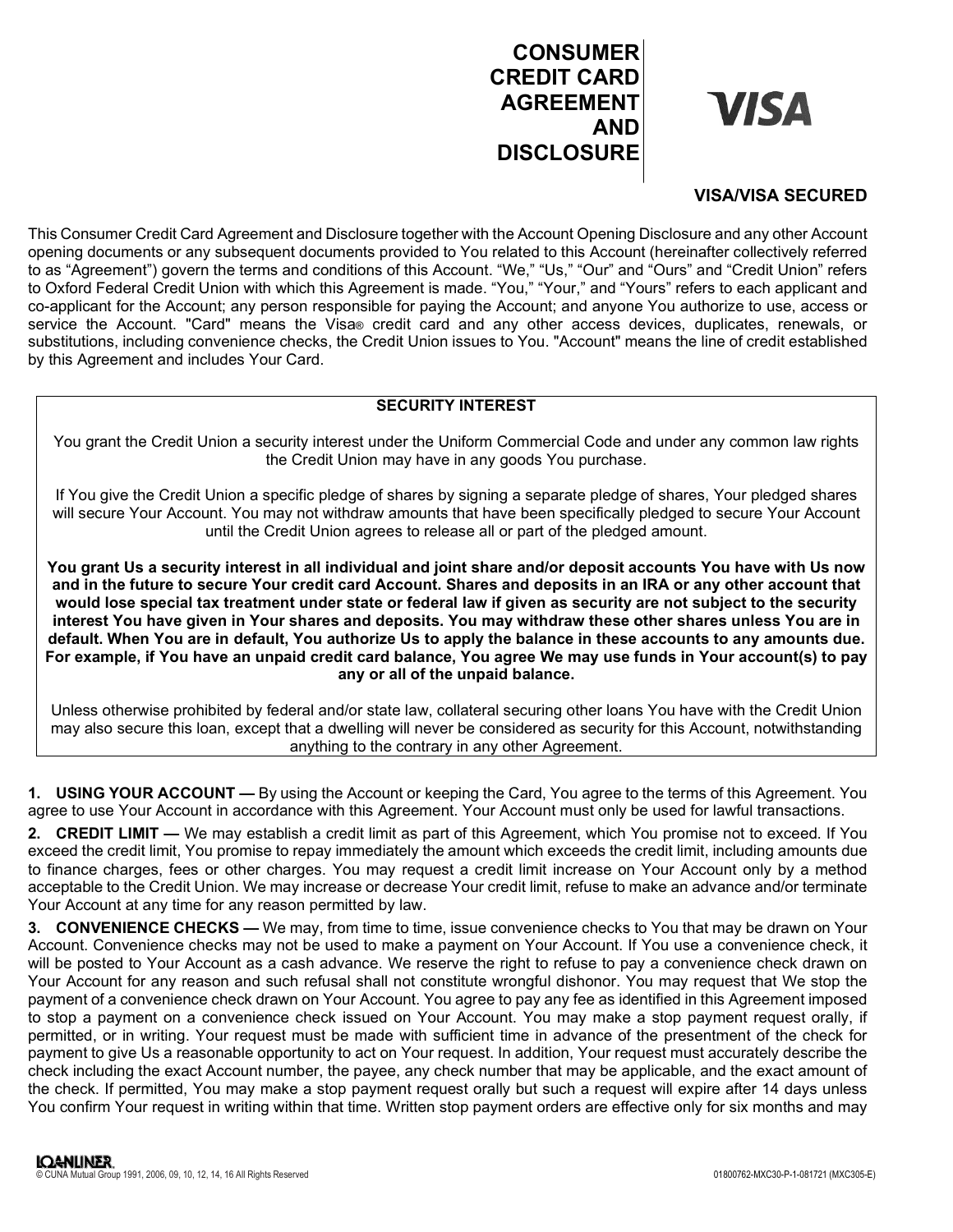be renewed for additional six month periods by requesting in writing that the stop payment order be renewed. We are not required to notify You when a stop payment order expires.

If We re-credit Your Account after paying a check over a valid and timely stop payment order, You agree to sign a statement describing the dispute with the payee, to assign to Us all of Your rights against the payee or other holders of the check and to assist Us in any legal action.

You agree to indemnify and hold Us harmless from all costs and expenses, including attorney's fees, damages, or claims, related to Our honoring Your stop payment request or in failing to stop payment of an item as a result of incorrect information provided to Us or the giving of inadequate time to act upon a stop payment request. Note: A convenience check is not a check as that term is defined under the Uniform Commercial Code. It is an advance from Your credit card Account with Us and Your stop payment rights are provided under this Agreement with Us.

4. REPAYMENT — You promise to repay all amounts You owe under this Agreement. Your promise to repay includes all transactions made to Your Account by You or anyone You authorize to use Your Account as well as all interest charges and fees.

For each billing period, You must pay at least the Minimum Payment Due by the Payment Due Date.

The Minimum Payment Due is 3.00% of Your total New Balance, or \$20.00, whichever is greater, plus any amount past due and any amount by which You have exceeded Your applicable credit limit. If Your total New Balance is less than \$20.00, then Your Minimum Payment Due is the amount of the total New Balance.

You may pay more frequently, pay more than the Minimum Payment Due or pay the total New Balance in full.

If You make extra or larger payments, You are still required to make at least the Minimum Payment Due each month Your Account has a balance (other than a credit balance). The Credit Union may delay replenishing Your credit limit until the date the payment is posted or the Credit Union confirms the payment has cleared.

Your payment of the required Minimum Payment Due may be applied to what You owe the Credit Union in any manner the Credit Union chooses, as permitted by applicable law. If You make a payment in excess of the required Minimum Payment Due, the Credit Union will allocate the excess amount first to the balance with the highest annual percentage rate ("APR") and any remaining portion to the other balances in descending order based on applicable APR, unless otherwise prescribed by applicable law. We may accept checks marked "payment in full" or with words of similar effect without losing any of Our rights to collect the full balance of Your Account with Us.

5. INTEREST AND FINANCE CHARGES — We will begin charging You interest on new purchases on the first day of the following billing cycle. We will begin charging You interest on cash advances and balance transfers on the date of the transaction or the first day of the billing cycle in which the transaction is posted to Your Account, whichever is later (transaction date). However, We will not charge You any interest on new purchases if You paid the entire new balance on the previous cycle's billing statement by the Payment Due Date of that statement. To avoid an additional finance charge on the balance of purchases, You must pay the entire new balance on the billing statement by the Payment Due Date of that statement.

#### How We Calculate Your Balance:

Interest charges on Your Account are calculated separately for purchases, balance transfers and cash advances ("Transaction Type"). We figure the interest charge for each Transaction Type by applying the periodic rate to each corresponding "average daily balance." To get the "average daily balance" for a Transaction Type We take the beginning balance for that Transaction Type each day, add any new transactions of that type (excluding new purchases), and subtract any unpaid interest or other finance charges and any applicable payments or credits. This gives Us the daily balance for each Transaction Type. Then, for each Transaction Type, We add up all the daily balances for the billing cycle and divide each total by the number of days in the billing cycle. This gives Us the "average daily balance" for each Transaction Type.

6. FEES — In addition to the periodic rate, additional fees may be imposed on Your Account. If applicable to Your Account, the fee amounts and explanations are disclosed on the Account Opening Disclosure accompanying this Agreement.

7. FOREIGN TRANSACTIONS — Purchases and cash advances made in foreign currencies will be debited from Your Account in U.S. dollars. The exchange rate between the transaction currency and the billing currency used for processing international transactions is a rate selected by Visa from a range of rates available in wholesale currency markets for the applicable transaction date, which rate may vary from the rate Visa itself receives, or the rate mandated by the government or governing body in effect for the applicable transaction date. The exchange rate used on the transaction date may differ from the rate that would have been used on the processing date or cardholder statement posting date.

A fee (finance charge), calculated in U.S. dollars, will be imposed on all multiple currency foreign transactions, including purchases, cash advances, and credits to Your Account. A fee (finance charge), calculated in U.S. dollars, will be imposed on all single currency foreign transactions, including purchases, cash advances and credits to Your Account. A foreign transaction is any transaction that You complete or a merchant completes on Your Card outside of the United States, with the exception of U.S. military bases, U.S. territories, U.S. embassies, or U.S. consulates. Transactions completed by merchants outside of the United States are considered foreign transactions, regardless of whether You are located inside or outside the United States at the time of the transaction. The Foreign Transaction Fee is set forth on the Account Opening Disclosure accompanying this Agreement.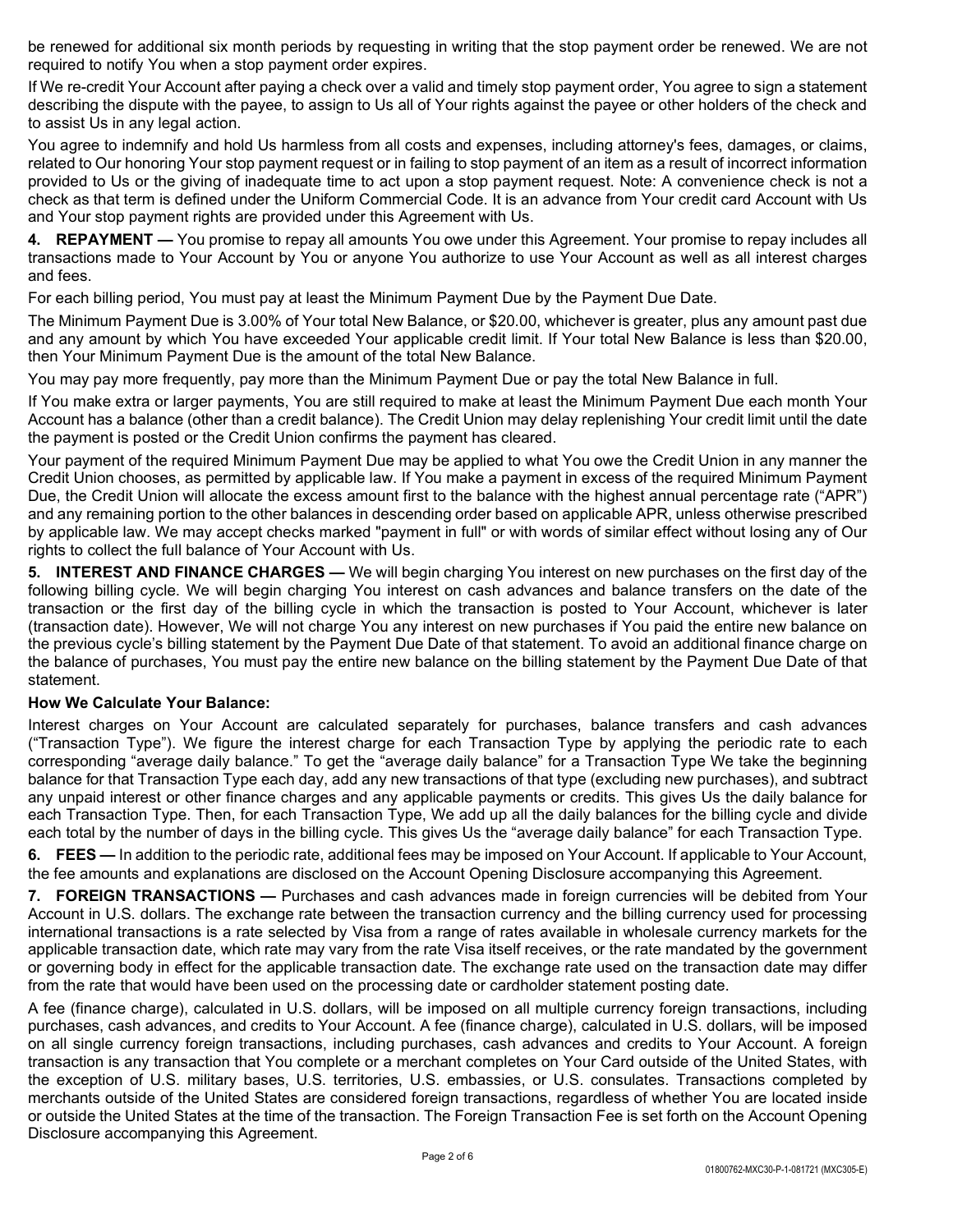8. AUTHORIZATIONS — We do not guarantee authorization of a transaction, either by Us or by a third party, even if You have sufficient credit available. You agree that We will not be liable for failing to give an authorization. We also reserve the right to limit the number of transactions that may be approved in one day. We reserve the right to deny certain transactions for any reason and at Our sole discretion, including for default, suspected fraudulent or unlawful activity, internet gambling or any indication of increased risk related to the transaction or the Account. You agree that We have no requirement to notify You of the specific reason We denied a transaction. If We detect unusual or suspicious activity, We may suspend Your credit privileges until We can verify the activity, or We may close the Account.

9. INFORMATION UPDATING SERVICE AND AUTHORIZATIONS — If You have authorized a merchant to bill charges to Your Card on a recurring basis, it is Your responsibility to notify the merchant in the event Your Card is replaced, Your Account information (such as Card number or expiration date) changes, or Your Account is closed. However, if Your Card is replaced or Your Account information changes, You authorize Us, without obligation on Our part, to provide the updated Account information to the merchant in order to permit the merchant to bill recurring charges to Your Card. You authorize Us to apply such recurring charges to Your Card until You notify Us that You have revoked authorization for the charges to Your Card.

Your Card is automatically enrolled in an information updating service. Through this service, Your updated Account information (such as Card number or expiration date) may be shared with participating merchants to facilitate continued recurring charges. Updates are not guaranteed before Your next payment to a merchant is due. You are responsible for making direct payment until recurring charges resume. To revoke Your authorization allowing Us to provide updated Account information to a merchant, please contact Us.

10. PREAUTHORIZED CHARGES — We may suspend preauthorized recurring charges with merchants if, for example, Your Card is lost or stolen, You default, or We change Your Account for any reason. If preauthorized recurring charges are suspended, You are responsible for making direct payment for such charges until You contact the merchant to reinstate recurring charges.

11. DEFAULT — You will be in default under this Agreement if You fail to pay the Minimum Payment Due by its Payment Due Date; pay by a check or similar instrument that is not honored or that We must return because it cannot be processed; pay by automatic debit that is returned unpaid; make any false or misleading statements in any credit application or credit update; file for bankruptcy; or die. You will also be in default if You fail to comply with the terms of this Agreement or any other Agreement You have with Us.

If You default, We may close Your Account and require You to pay any unpaid balance immediately, subject to applicable law. In this Agreement and on Your Credit Card Application, You gave Us a security interest in all individual or joint share and/or deposit accounts with the Credit Union and authorized Us, if You defaulted, to apply the balance in these accounts to any amounts due. You agree We may rely on Your agreement and authorization to, upon Your default, apply any balance to any amounts due on Your Account.

12. LIABILITY FOR UNAUTHORIZED USE-LOST/STOLEN CARD NOTIFICATION — If You notice the loss or theft of Your credit card or a possible unauthorized use of Your Card, You should write to Us immediately at P.O. Box 252, Mexico, ME, 04257 or call Us at 800.991.4961, seven days a week 24 hours a day.

You will not be liable for any unauthorized use that occurs after You notify Us. You may, however, be liable for unauthorized use that occurs before Your notice to Us. You will have no liability for unauthorized use unless You are found to be fraudulent or negligent in the handling of Your Account or Card. In any case, Your liability for unauthorized transactions will not exceed \$50.

13. CHANGING OR TERMINATING YOUR ACCOUNT — As permitted by law, the Credit Union may change the terms of this Agreement and any attached Disclosure from time to time. Notice of any change will be given in accordance with applicable law. To the extent permitted by law, changes to the Agreement may apply to Your existing account balance as well as to future transactions.

Arizona, California, Idaho, Louisiana, New Mexico, Nevada, Texas, Washington, and Wisconsin Residents - Either You, Your spouse or the Credit Union may terminate this Agreement at any time, but termination by You, Your spouse or the Credit Union will not affect Your obligation to pay the account balance plus any finance and other charges You or Your spouse owe under this Agreement. Your obligation to pay the account balance plus any finance and other charges You owe under this agreement are subject to all applicable laws and regulations regarding repayment requirements. The Card or Cards You receive remain the property of the Credit Union and You must recover and surrender to the Credit Union all Cards upon request or upon termination of this Agreement whether by You or the Credit Union.

Residents of all other states - Either You or the Credit Union may terminate this Agreement at any time, but termination by You or the Credit Union will not affect Your obligation to pay the account balance plus any finance and other charges You owe under this Agreement. Your obligation to pay the account balance plus any finance and other charges You owe under this agreement are subject to all applicable laws and regulations regarding repayment requirements. The Card or Cards You receive remain the property of the Credit Union and You must recover and surrender to the Credit Union all Cards upon request or upon termination of this Agreement whether by You or the Credit Union.

14. AUTHORIZED USERS — Upon Your request, We may issue additional Cards for authorized users that You designate. You must notify Us in writing of any termination of an authorized user's right to access Your Account. Your notice must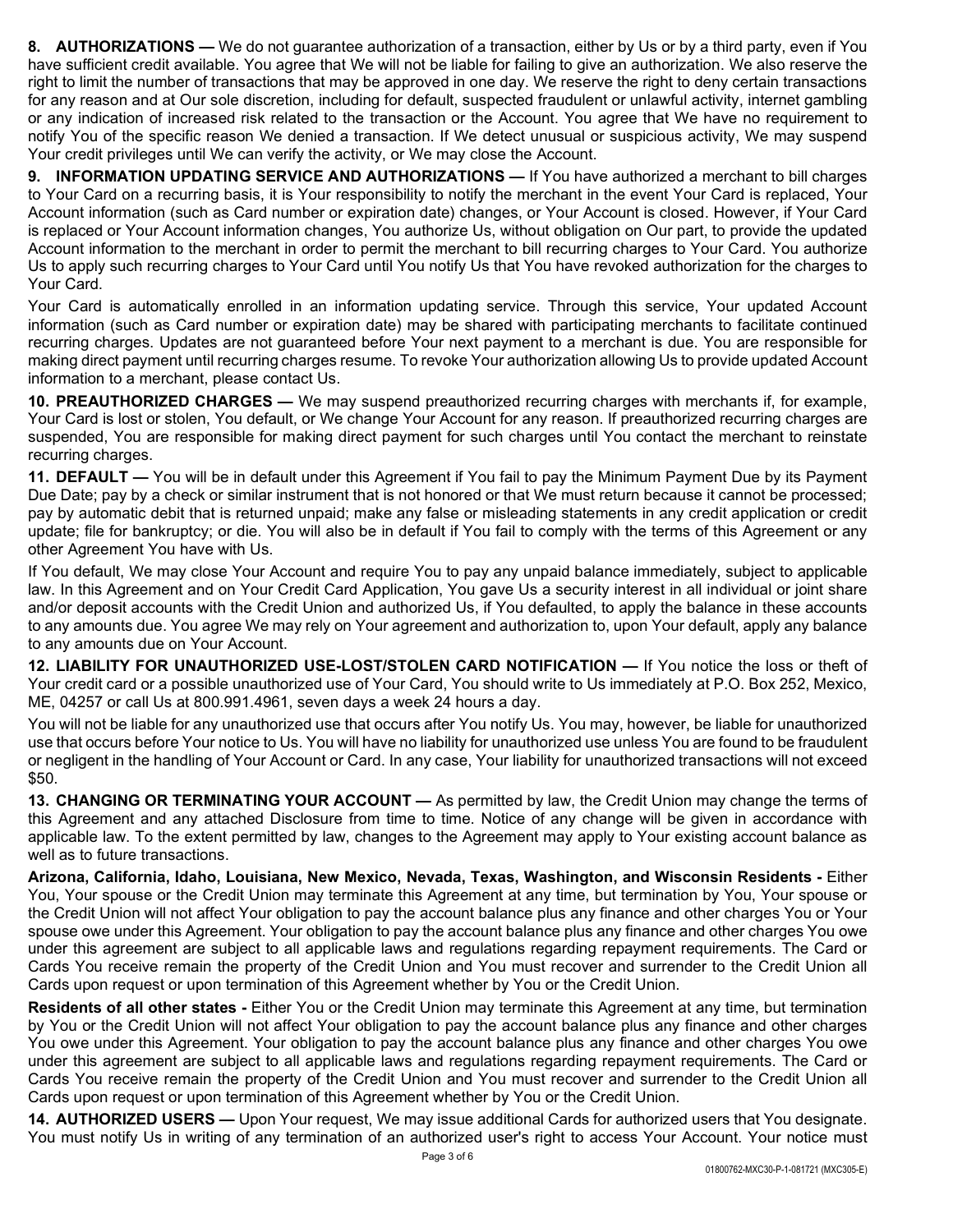include the name of the authorized user and Your Account number and/or any subaccount number issued to the authorized user along with the authorized user's Card and any convenience or other access checks issued to the authorized user. If You cannot return the authorized user's Card or access checks and if You request Your Account to be closed, We will close Your Account and You may apply for a new Account. Alternatively, We may, at Our sole discretion, issue You a new Account number and a new Card.

15. CREDIT REPORTS — You authorize the Credit Union to obtain credit reports and any other information We may need to verify Your identity and use of the Account when opening Your Account and for any update, increase, renewal, extension, collection, or review of Your Account. You authorize the Credit Union to disclose information regarding Your Account to credit bureaus and creditors who inquire about Your credit standing.

16. JOINT ACCOUNTS — If this is a joint Account, each of You will be individually and jointly responsible for paying all amounts owed under this Agreement. This means that the Credit Union can require any one of You individually to repay the entire amount owed under this Agreement. Each of You authorizes the other(s) to make transactions on the Account individually. Any one of You may terminate the Account and the termination will be effective as to all of You.

17. EFFECT OF AGREEMENT — This Agreement is the contract which applies to all transactions on Your Account even though the sales, cash advances, credit or other slips You sign or receive may contain different terms.

18. SEVERABILITY AND FINAL EXPRESSION — This Agreement is the final expression of the terms and conditions of Your Account. This written Agreement may not be contradicted by evidence of any alleged oral Agreement. Should any part of this Agreement be found to be invalid or unenforceable, all other parts of this Agreement shall remain in effect and fully enforceable to the fullest extent possible under this Agreement.

19. ILLEGAL TRANSACTIONS PROHIBITED — You agree that You will not use Your Card for any transaction, including any type of electronic gambling transaction through the Internet, that is illegal under applicable federal, state, or local law.

Even if You use Your Card for an illegal transaction, You will be responsible for all amounts and charges incurred in connection with the transaction. This paragraph shall not be interpreted as permitting or authorizing any transaction that is illegal.

20. APPLICABLE LAW — The terms and enforcement of this Agreement shall be governed by federal law and the law of Maine.

21. ENFORCING THIS AGREEMENT — We can delay in enforcing or fail to enforce any of Our rights under this Agreement without losing them.

22. COLLECTION COSTS — If We refer collection of Your Account to a lawyer who is not Our salaried employee, You are liable for any reasonable attorney's fees We incur, plus the costs and expenses of any legal action, as further disclosed on this Agreement, or to the extent allowed by law.

23. ASSIGNMENT — We may assign any or all of Our rights and obligations under this Agreement to a third party.

24. CALIFORNIA RESIDENTS — A married applicant may apply for a separate Account. Applicants: 1) may, after credit approval, use the credit card Account up to its credit limit; 2) may be liable for amounts extended under the plan to any joint applicant. As required by law, You are hereby notified that a negative credit report reflecting on Your credit record may be submitted to a credit reporting agency if You fail to fulfill the terms of Your credit obligations.

25. FLORIDA RESIDENTS — You (borrower) agree that, should We obtain a judgment against You, a portion of Your disposable earnings may be attached or garnished (paid to Us by Your employer), as provided by Florida and Federal law.

26. MARYLAND RESIDENTS — To the extent, if any, that Maryland law applies to Your Account, We elect to offer Your Card Account pursuant to Title 12, Subtitle 9 of the Maryland Commercial Law Article.

27. MISSOURI RESIDENTS — Oral Agreements or commitments to loan money, extend credit or to forbear from enforcing repayment of a debt including promises to extend or renew such debt are not enforceable. To protect You (borrower(s)) and Us (creditor) from misunderstanding or disappointment, any Agreements We reach covering such matters are contained in this writing, which is the complete and exclusive statement of the Agreement between Us, except as We may later agree in writing to modify it.

28. NEW YORK RESIDENTS — We may obtain a credit report in connection with this Account, including for any review, modification, renewal or collections associated with this Account. Upon Your request, You will be informed whether such report was requested and, if so, the name and address of the consumer reporting agency furnishing the report. New York residents may contact the New York State Department of Financial Services at 800.342.3736 or www.dfs.ny.gov to obtain a comparative listing of credit card rates, fees and grace periods.

29. OHIO RESIDENTS — The Ohio laws against discrimination require that all creditors make credit equally available to all creditworthy customers and that credit reporting agencies maintain separate credit histories on each individual upon request. The Ohio Civil Rights Commission administers compliance with this law.

30. SOUTH DAKOTA RESIDENTS — If You believe there have been any improprieties in making this loan or in the lender's loan practices, You may contact the South Dakota Division of Banking at 1601 N. Harrison Ave, Suite 1, Pierre, SD 57501, or by phone at 605.773.3421.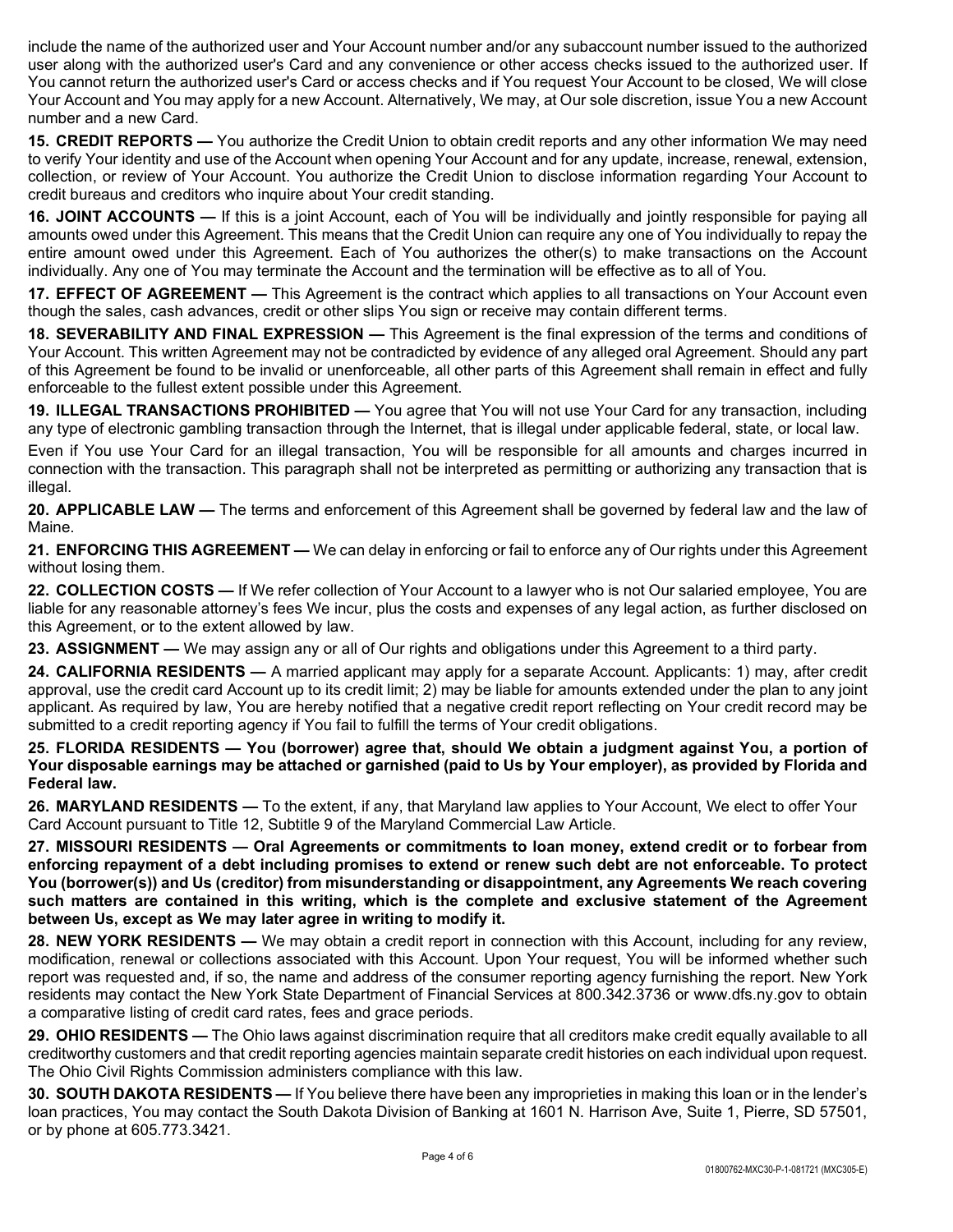31. WISCONSIN RESIDENTS — If You are married, please contact Us immediately upon receipt of this Agreement at the address or phone number listed on this Agreement and provide Us with the name and address of Your spouse. We are required to inform Your spouse that We have opened an Account for You.

32. NOTICE TO UTAH BORROWERS — This written Agreement is a final expression of the Agreement between You and the Credit Union. This written Agreement may not be contradicted by evidence of any oral Agreement. As required by law, You are hereby notified that a negative credit report reflecting on Your credit record may be submitted to a credit reporting agency if You fail to fulfill the terms of Your credit obligations.

33. THE FOLLOWING IS REQUIRED BY VERMONT LAW — NOTICE TO CO-SIGNER — YOUR SIGNATURE ON THIS NOTE MEANS THAT YOU ARE EQUALLY LIABLE FOR REPAYMENT OF THIS LOAN. IF THE BORROWER DOES NOT PAY, THE LENDER HAS A LEGAL RIGHT TO COLLECT FROM YOU.